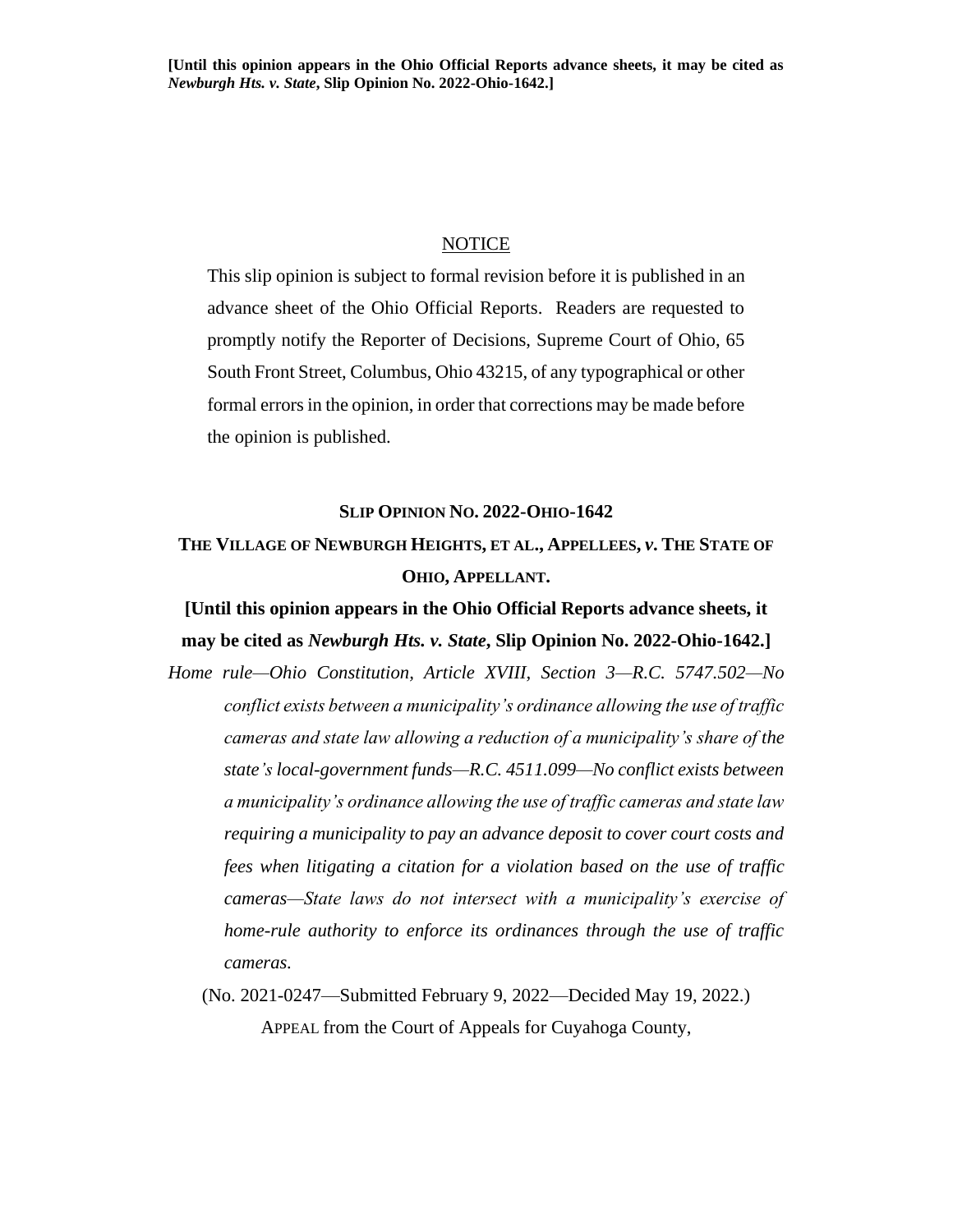Nos. 109106 and 109114, 2021-Ohio-61.

**\_\_\_\_\_\_\_\_\_\_\_\_\_\_\_\_**

# **KENNEDY, J.**

**{¶ 1}** In this discretionary appeal from a judgment of the Eighth District Court of Appeals, we are asked to decide whether the Ohio Constitution's Home Rule Amendment, Article XVIII, Section 3, prohibits the General Assembly from enacting statutes that (1) reduce a municipality's share of the state's localgovernment fund by an amount equal to the fines collected based on citations arising from the use of traffic cameras and (2) require a municipality to pay an advance deposit of costs and fees when commencing a civil action to enforce a citation issued using an automated traffic-camera system.

**{¶ 2}** Effective July 3, 2019, R.C. 5747.502(B) requires municipalities to report to the tax commissioner by July 31 of each year the gross amount of fines collected from the use of traffic cameras during the preceding fiscal year. The tax commissioner then uses that information to reduce the municipality's share of localgovernment funds by the amount of the fines collected and reallocates the amount of the reduction to the transportation district in which the municipality is situated. R.C. 5747.502(A)(6) and (C). The parties call this reallocation of local-government funds the "spending setoff."

**{¶ 3}** Municipal and county courts have exclusive jurisdiction over all civil actions concerning traffic-law violations, including citations issued using traffic cameras. R.C. 1901.18(A)(14), 1907.02(C), and 1901.20(A)(1). And relevant here, R.C. 4511.099(A) requires municipalities filing a civil action to enforce citations issued using traffic cameras to pay an advance deposit to the court in which the citation is filed to cover the costs and fees of the action, unless the citation is for a violation that occurred in a school zone. The parties refer to this as the "deposit requirement."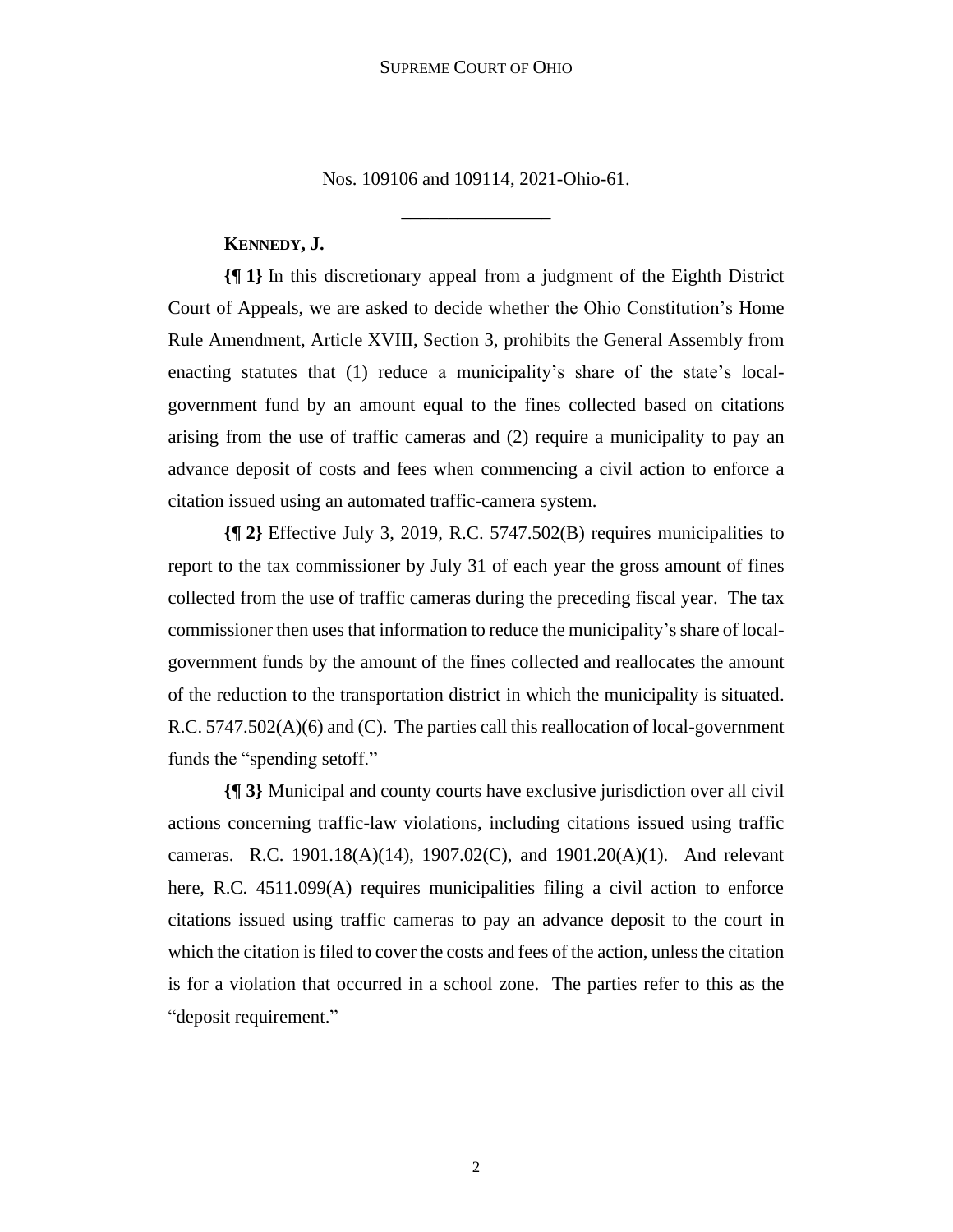**{¶ 4}** Appellees, the village of Newburgh Heights and the city of East Cleveland, each operate programs to enforce their traffic laws with cameras. Newburgh Heights filed this action for a declaratory judgment and for injunctive relief, arguing that the spending setoff and the deposit requirement infringe on its municipal-home-rule powers in violation of Article XVIII, Section 3 of the Ohio Constitution. East Cleveland intervened as a plaintiff. The trial court denied their requests for a preliminary injunction, but the court of appeals reversed, holding that the spending setoff and the deposit requirement unconstitutionally penalize municipalities for exercising their home-rule authority to enforce their traffic laws with cameras.

**{¶ 5}** In framing the Ohio Constitution, the people of this state conferred the spending power on the General Assembly. And with limited exceptions not relevant here, the Ohio Constitution does not require the General Assembly to appropriate any funds to municipalities, and it does not create a specific right for a municipality to receive local-government funds from the state. The General Assembly therefore has exclusive discretion to reduce the appropriation of localgovernment funds to a municipality in the amount that the municipality has collected in fines from citations issued based on the operation of traffic cameras.

**{¶ 6}** The municipalities' argument that the deposit requirement violates the Home Rule Amendment fares no better. Article IV, Sections 1 and 15 grant the General Assembly the authority to establish statutory courts and to provide for their maintenance. R.C. 4511.099 falls within this exclusive grant of power, because it merely requires that municipalities that ask state courts to enforce citations issued using traffic cameras shoulder the costs that their litigation creates. We have long recognized that " '[t]he subject of costs is one entirely of statutory allowance and control.' " *Cave v. Conrad*, 94 Ohio St.3d 299, 302, 762 N.E.2d 991 (2002), quoting *State ex rel. Michaels v. Morse*, 165 Ohio St. 599, 607, 138 N.E.2d 660 (1956).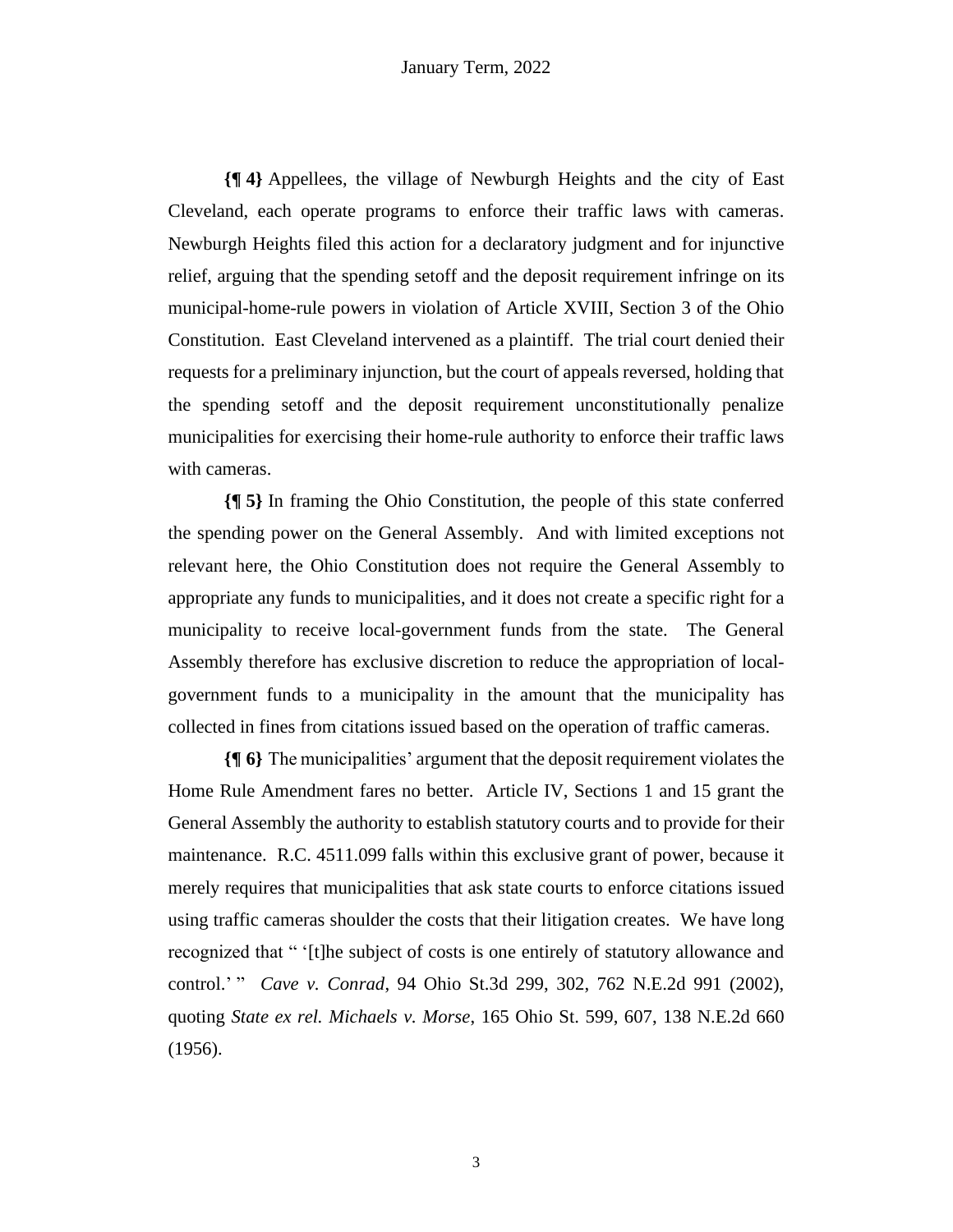**{¶ 7}** Neither the spending setoff nor the deposit requirement is unconstitutional. These statutes do not invade that power of local self-government that the people of Ohio conferred on municipalities in adopting the Home Rule Amendment. Rather, these provisions may be given effect without one negating or encroaching upon the others.

**{¶ 8}** Therefore, we reverse the judgment of the Eighth District Court of Appeals, and we remand this matter to the trial court for further proceedings consistent with this opinion.

# **I. FACTS AND PROCEDURAL HISTORY**

**{¶ 9}** Newburgh Heights and East Cleveland each have enacted ordinances to enforce certain of their traffic laws with cameras. *See generally* Newburgh Heights Codified Ordinances Chapter 315; East Cleveland Municipal Code Section 313.011.

**{¶ 10}** R.C. 5747.502(B)(1) requires municipalities like Newburgh Heights and East Cleveland that use "traffic law photo-monitoring devices," R.C. 4511.092, to file annual reports with the tax commissioner disclosing the amount of fines collected during the preceding year from the use of traffic cameras. R.C. 5747.502(C) then reduces the amount that the municipality would otherwise receive from the local-government fund by the amount of the fines that the municipality collected from enforcing citations issued using traffic cameras. Those funds are then reallocated to the transportation district of which the municipality is part. R.C. 5747.502(F).

**{¶ 11}** The General Assembly has granted municipal and county courts exclusive jurisdiction over any action concerning the violation of a municipal traffic ordinance. R.C. 1901.18(A)(14), 1907.02(C), and 1901.20(A)(1). In addition, it enacted the deposit requirement, providing that municipalities bringing civil actions to litigate citations arising from the use of traffic cameras must pay an advance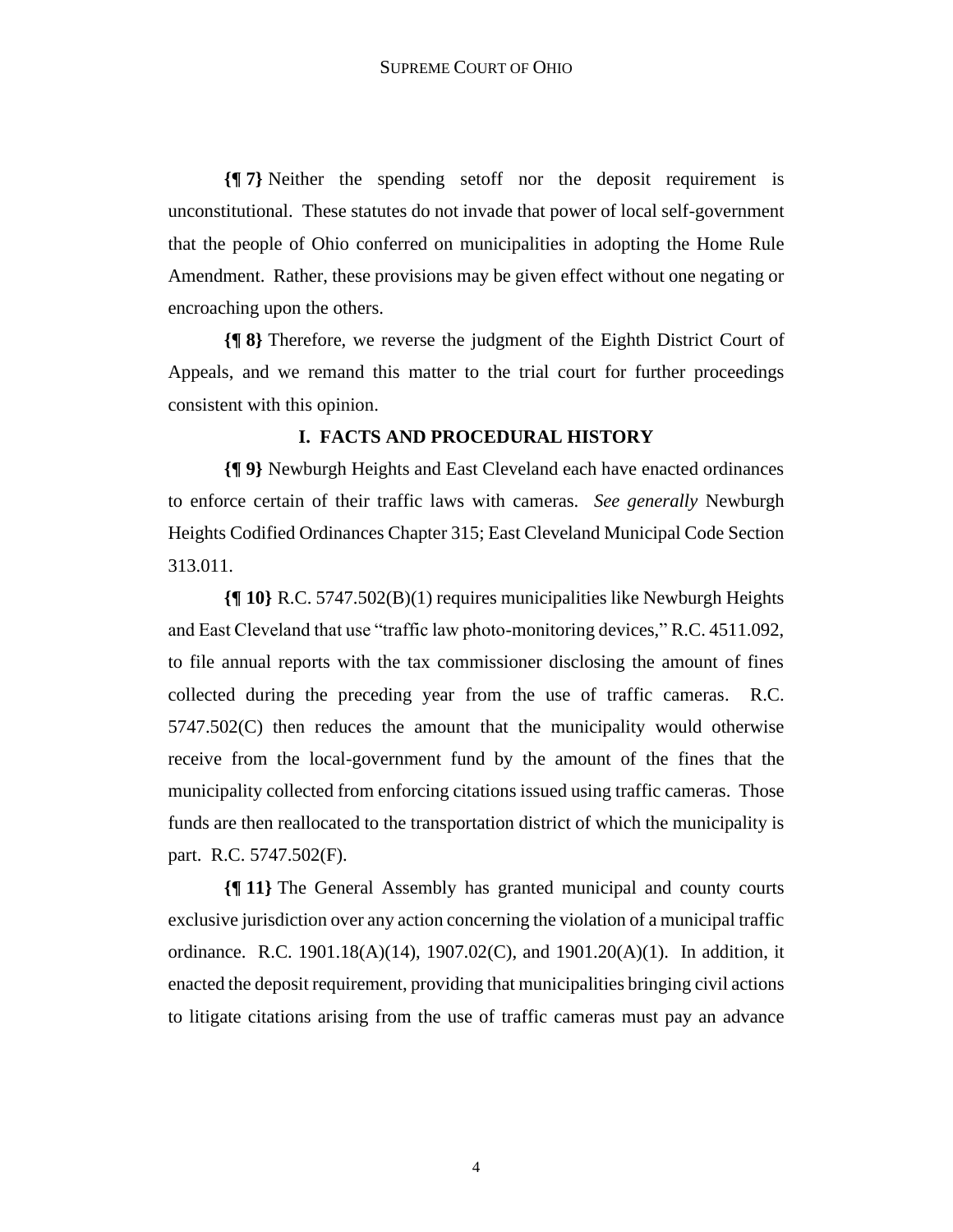deposit covering the costs and fees of the action unless the violation occurred in a school zone. R.C. 4511.099.

**{¶ 12}** Newburgh Heights brought this lawsuit seeking a declaratory judgment and preliminary injunctive relief, alleging that the spending setoff, the grant of exclusive jurisdiction over traffic-camera cases to municipal and county courts, and the deposit requirement violate its home-rule authority. It claimed that the loss of local-government funds from its budget would compel the village to abandon its use of traffic cameras to the detriment of public safety.

**{¶ 13}** East Cleveland intervened and similarly alleged that the spending setoff, the grant of exclusive jurisdiction, and the deposit requirement violate the Home Rule Amendment.

**{¶ 14}** The municipalities moved for a preliminary injunction, and the trial court granted it in part and denied it in part. The court enjoined a statute not at issue here requiring a police officer to be present when traffic cameras are in use. However, it denied an injunction against the spending setoff, the grant of exclusive jurisdiction to municipal and county courts over actions litigating citations based on the use of traffic cameras, and the deposit requirement.

**{¶ 15}** The municipalities appealed. The Eighth District Court of Appeals denied the state's motion to dismiss for lack of a final, appealable order, and it affirmed the trial court's judgment in part and reversed in part. It upheld the trial court's decision to deny a preliminary injunction against the exclusive-jurisdiction provision. However, it reversed the trial court's denial of a preliminary injunction against the spending setoff and the deposit requirement. It held that both provisions constitute unconstitutional attempts to limit the legislative home-rule powers of municipalities.

**{¶ 16}** We accepted the state's appeal to review two propositions of law: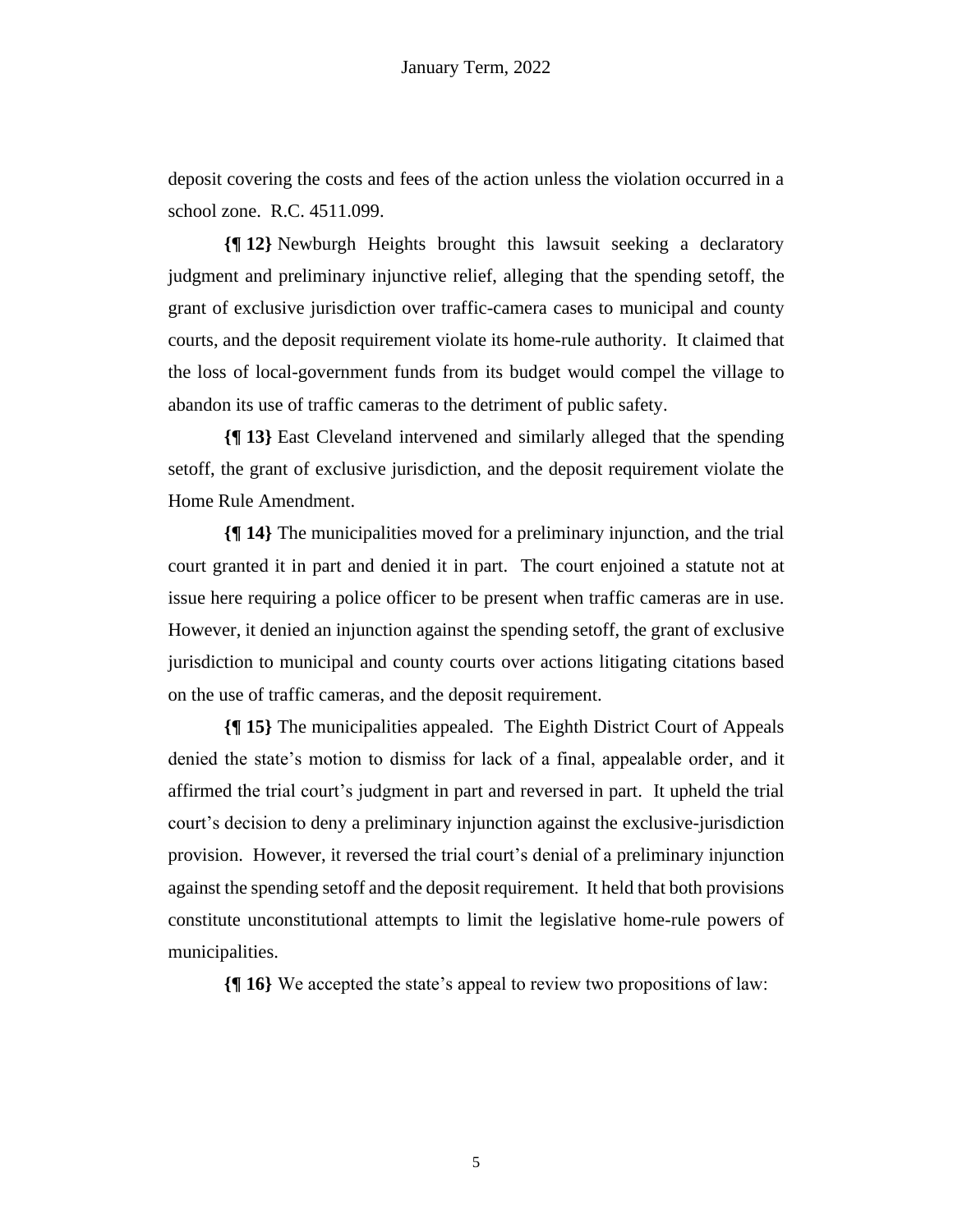1. Because the General Assembly's discretionary spending power can be limited only by an express constitutional limit on the spending itself, not by objections to goals indirectly achieved by the spending, the Spending Setoff does not violate a city's home-rule power.

2. None of the Traffic Camera Law's provisions at issue, including the Spending Setoff and the Deposit Requirement, violate the Ohio Constitution's Home Rule Amendment.

*See* 162 Ohio St.3d 1437, 2021-Ohio-1399, 166 N.E.3d 1256.

## **II. LAW AND ANALYSIS**

#### *A. Constitutional Interpretation*

**{¶ 17}** "The purpose of our written Constitution is to define and limit the powers of government and secure the rights of the people." *Cleveland v. State*, 157 Ohio St.3d 330, 2019-Ohio-3820, 136 N.E.3d 466, ¶ 16 (lead opinion). The Ohio Constitution's language controls as written unless it is changed by the people themselves through the amendment procedures established by Article XVI. The Ohio Constitution is the paramount law of this state, and we recognize that its framers chose its language carefully and deliberately, employed words in their natural sense, and intended what the words said, *see Gibbons v. Ogden*, 22 U.S. 1, 188, 6 L.Ed. 23 (1824); *see also Lawnwood Med. Ctr., Inc. v. Seeger*, 990 So.2d 503, 510 (Fla.2008). Therefore, in construing the Ohio Constitution, our duty is to determine and give effect to the meaning expressed in its plain language. *State ex rel. LetOhioVote.org v. Brunner*, 123 Ohio St.3d 322, 2009-Ohio-4900, 916 N.E.2d 462, ¶ 50. In doing that, we give undefined words in the Constitution their usual, normal, or customary meaning. *Toledo City School Dist. Bd. of Edn. v. State Bd. of Edn*., 146 Ohio St.3d 356, 2016-Ohio-2806, 56 N.E.3d 950, ¶ 16.

**{¶ 18}** "We review constitutional challenges to state and local legislation de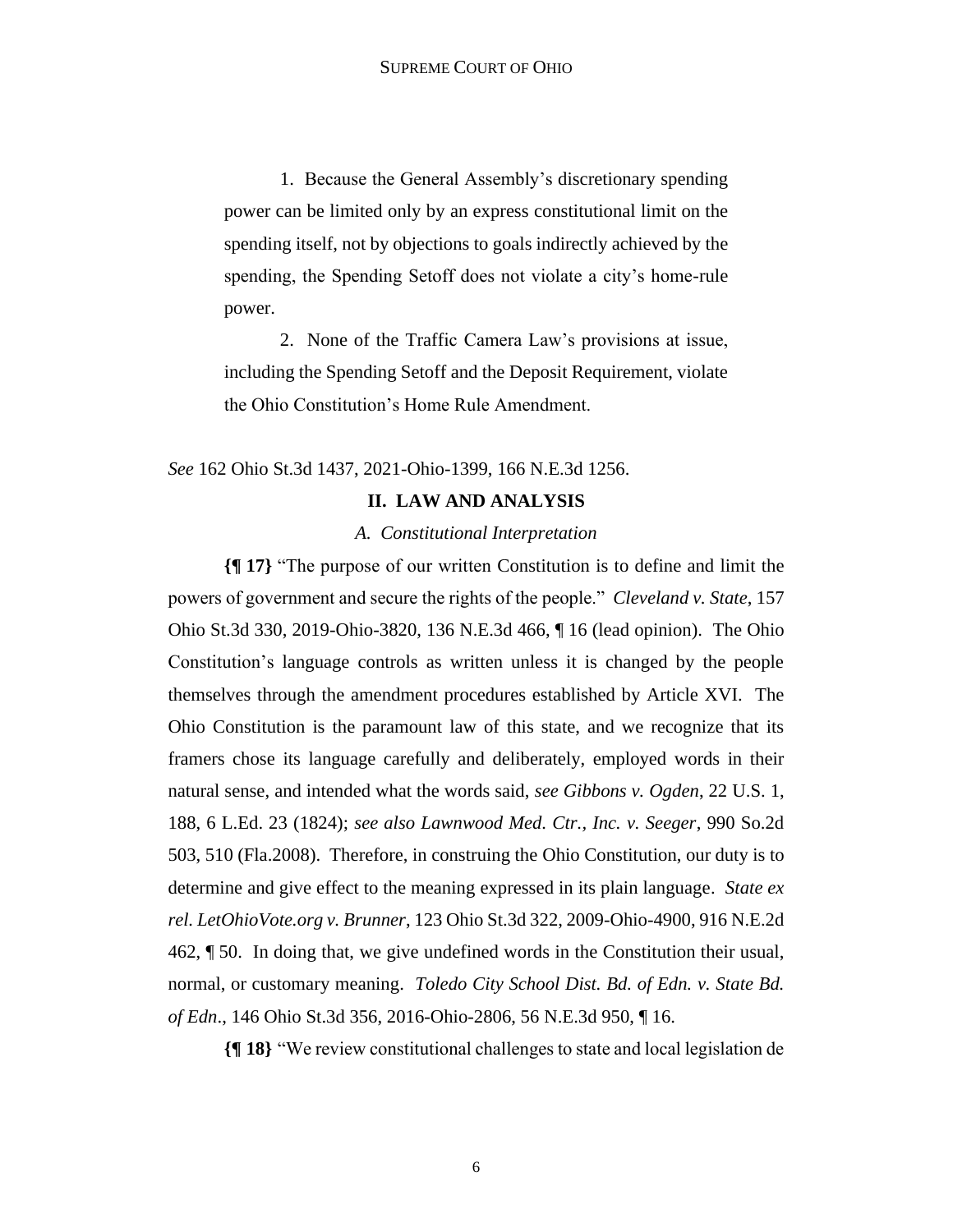novo \* \* \*." *Put-in-Bay v. Mathys*, 163 Ohio St.3d 1, 2020-Ohio-4421, 167 N.E.3d 922, ¶ 11.

# *B. The Spending Power*

**{¶ 19}** Article II, Section 1 of the Ohio Constitution confers all legislative power of the state on the General Assembly. "The General Assembly has *plenary power* to enact legislation \* \* \*" (emphasis added), *Tobacco Use Prevention & Control Found. Bd. of Trustees v. Boyce*, 127 Ohio St.3d 511, 2010-Ohio-6207, 941 N.E.2d 745, ¶ 10, and therefore it may "enact *any law* that does not conflict with the Ohio or United States Constitution" (emphasis added), *Kaminski v. Metal & Wire Prods. Co.*, 125 Ohio St.3d 250, 2010-Ohio-1027, 927 N.E.2d 1066, ¶ 60. For this reason, " 'before any legislative power, as expressed in a statute, can be held invalid, it must appear that such power is clearly denied by some constitutional provision.' " *Boyce* at ¶ 10, quoting *Williams v. Scudder*, 102 Ohio St. 305, 307, 131 N.E. 481 (1921).

**{¶ 20}** Included in the legislative power is the spending power. As we recognized in *State v. Medbery*, 7 Ohio St. 522, 528 (1857), "[t]he sole power of making appropriations of the public revenue is vested in the general assembly." Article II, Section 22 of the Ohio Constitution, however, imposes an express limit on the power of the General Assembly to appropriate state funds: "No money shall be drawn from the treasury, except in pursuance of a specific appropriation, made by law; and no appropriation shall be made for a longer period than two years." *See generally State ex rel. Youngstown v. Jones*, 136 Ohio St. 130, 133, 24 N.E.2d 442 (1939). Spending laws of a general nature must also be uniform, Article II, Section 26, and not retroactive, *id.*, Section 28. And Article II, Section 29 prohibits the payment of extra compensation for services already rendered to the state, while Section 31 bars the General Assembly from changing the compensation of its members during their term in office.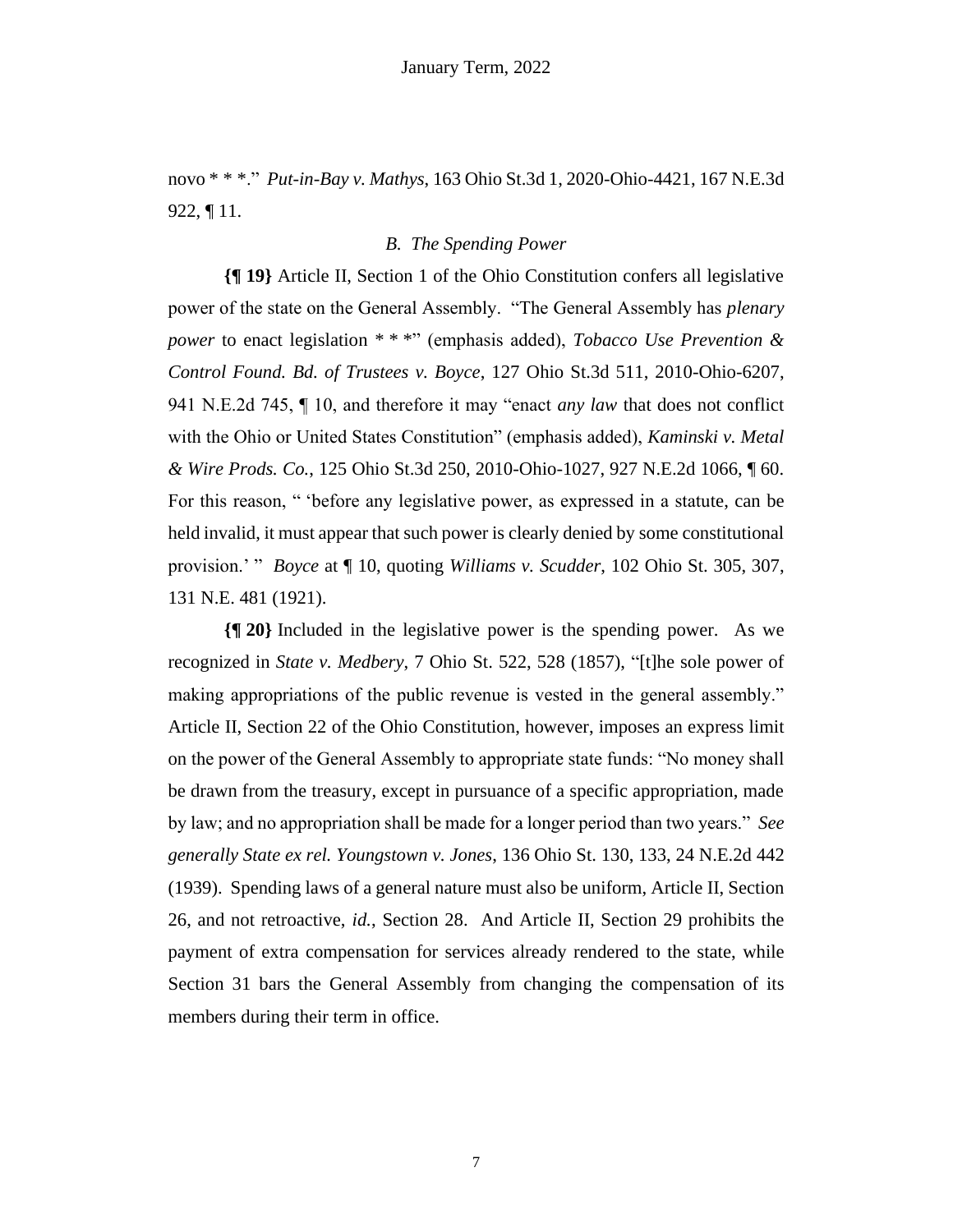#### SUPREME COURT OF OHIO

**{¶ 21}** There are also provisions in the Ohio Constitution that require the General Assembly to make certain appropriations to political subdivisions, among other entities. One is Article XII, Section 9, which states, "Not less than fifty per cent of the income, estate, and inheritance taxes that may be collected by the state shall be returned to the county, school district, city, village, or township in which said income, estate, or inheritance tax originates, or to any of the same, as may be provided by law." A second appears in Article XV, Section  $6(C)(3)$ , which requires the General Assembly to appropriate specific percentages of the casino tax to counties, school districts, and municipalities, among others. *See also, e.g.*, Article VII, Section 1 ("Institutions for the benefit of the insane, blind, and deaf and dumb, shall always be fostered and supported by the state  $* * *$ ").

**{¶ 22}** But beyond such specific provisions stating that revenue from certain taxes must be redistributed to municipalities, the Ohio Constitution does not create a general duty for the legislature to fund the operations of municipal corporations.

## *C. The Home Rule Amendment*

**{¶ 23}** Prior to the adoption of the Home Rule Amendment in 1913, the power of taxation could not "be exercised by a municipal corporation without a further unequivocal delegation by the legislative body." *Mays v. Cincinnati*, 1 Ohio St. 268, 273 (1853). "Therefore municipalities of the state, especially the larger ones, were continually at the door of Ohio's General Assembly asking for additional political power for municipalities, or modifications in some form of previous delegations of such power." *Perrysburg v. Ridgway*, 108 Ohio St. 245, 255, 140 N.E. 595 (1923). "Such power, being legislative only, could be withdrawn from the municipalities, or amended, at any session of the Legislature." *Id.*

**{¶ 24}** "[T]he intention of the Home Rule Amendment was to eliminate statutory control over municipalities by the General Assembly." *Cincinnati Bell Tel. Co. v. Cincinnati*, 81 Ohio St.3d 599, 605, 693 N.E.2d 212 (1998). It "provided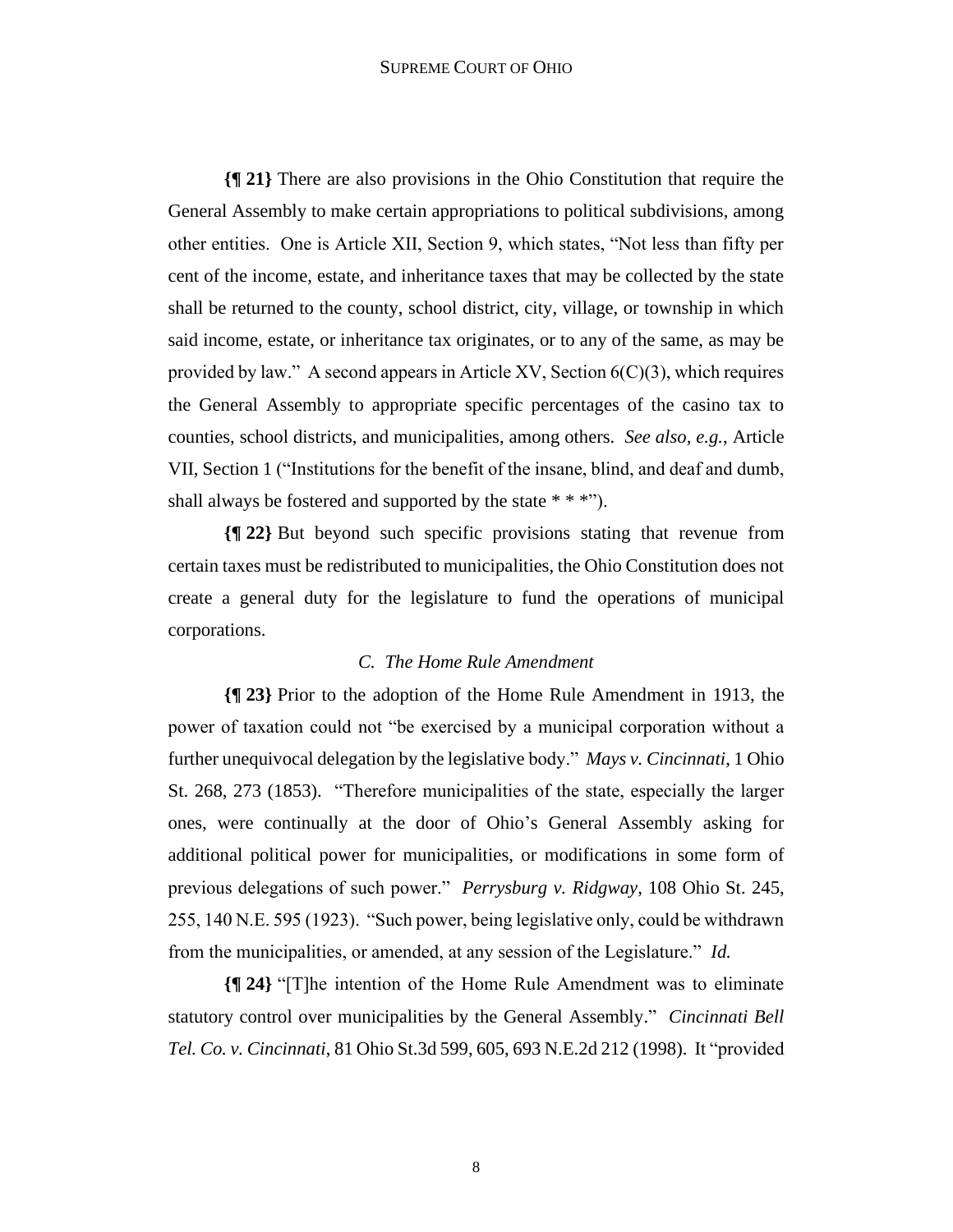municipalities with 'full and complete political power in all matters of local self government.' " *Id.*, quoting *Perrysburg* at 255. The power to tax is included in the "general, broad grant of power that municipalities enjoy under Article XVIII," *id.*, "for without this power local government in cities could not exist for a day," *State ex rel. Zielonka v. Carrel*, 99 Ohio St. 220, 227, 124 N.E. 134 (1919).

**{¶ 25}** The Home Rule Amendment therefore secures municipal sovereignty over matters of local government by granting municipalities the power to levy taxes and raise revenue through other sources, such as fines imposed using traffic cameras. By permitting municipal government to be financially selfsustaining, Article XVIII ensures that municipalities are no longer "at the door of Ohio's General Assembly," dependent on appropriations from the legislature for their existence.

**{¶ 26}** East Cleveland and Newburgh Heights, however, contend that the Home Rule Amendment prohibits the General Assembly from using the spending power to "punish" municipalities for exercising their "right" to local selfgovernment. But they rely on cases holding that *individuals*—especially criminal defendants—cannot be penalized for asserting constitutional rights.

**{¶ 27}** Reliance on those cases is misplaced. A municipal corporation acts in the capacity of the government in exercising the police power, not as "person" guaranteed constitutional protections from government. *See Ysursa v. Pocatello Edn. Assn.,* 555 U.S. 353, 363, 129 S.Ct. 1093, 172 L.Ed.2d 770 (2009) (the federal Constitution does not create any privileges or immunities enforceable against a state by its political subdivisions); *Centerville v. Knab*, 162 Ohio St.3d 623, 2020-Ohio-5219, 166 N.E.3d 1167, ¶ 31 (municipal corporation exercising government function is not a "person" for purposes of Marsy's Law, Article I, Section 10a, Ohio Constitution); *E. Liverpool v. Columbiana Cty. Budget Comm*., 114 Ohio St.3d 133, 2007-Ohio-3759, 870 N.E.2d 705, ¶ 20 (municipal corporations are not entitled to due process or equal protection against the state).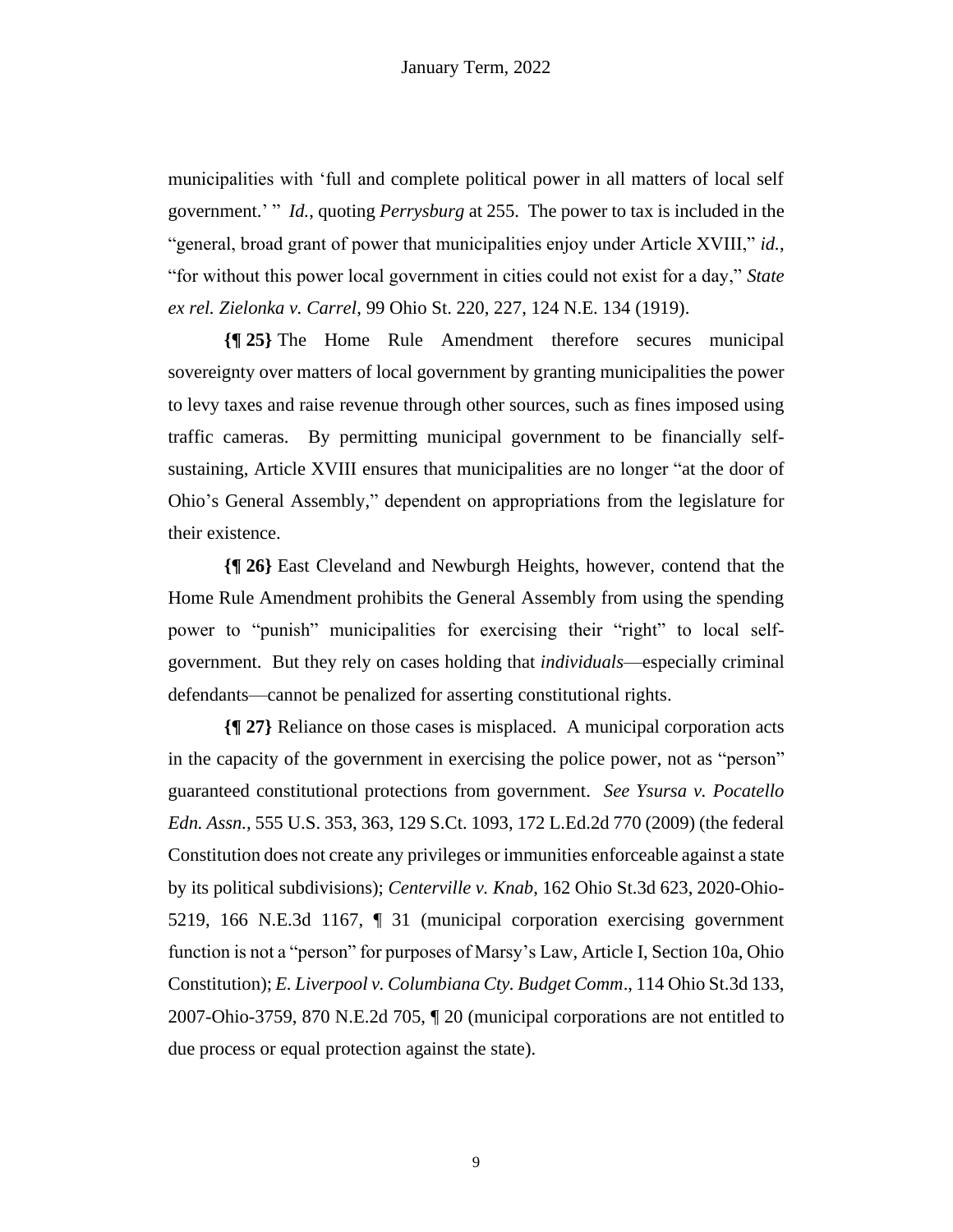**{¶ 28}** State and municipal governments "derive their authority from the same organic instrument—the Ohio Constitution." *State v. Best*, 42 Ohio St.2d 530, 330 N.E.2d 421 (1975), paragraph one of the syllabus. And the Ohio Constitution, Article XVIII, Section 3 delineates municipalities' powers: "Municipalities shall have authority to exercise all powers of local self-government and to adopt and enforce within their limits such local police, sanitary and other similar regulations, *as are not in conflict with general laws*." (Emphasis added.)

*D. Is There a Conflict Between State and Local Law?*

**{¶ 29}** "The test for determining whether state and local laws conflict is ' "whether the ordinance permits or licenses that which the statute forbids \* \* \*, and vice versa." '" (Ellipsis added in *Ohioans for Concealed Carry*.) *State ex rel. Pennington v. Bivens*, 166 Ohio St.3d 241, 2021-Ohio-3134, 185 N.E.3d 41, ¶ 21, quoting *Ohioans for Concealed Carry, Inc. v. Clyde*, 120 Ohio St.3d 96, 2008- Ohio-4605, 896 N.E.2d 967, ¶ 26, quoting *Struthers v. Sokol*, 108 Ohio St. 263, 140 N.E. 519 (1923), paragraph two of the syllabus. That determination is dispositive of the issues presented in this case.

## **1. The Spending Setoff**

**{¶ 30}** The spending setoff reduces the amount that the municipality would otherwise receive from the local-government fund by the amount of traffic-camera fines that the municipality collected. It does not conflict with municipal-home-rule authority, because it does not *prohibit* municipalities from enforcing their traffic laws with cameras. The spending setoff may disincentivize municipalities from adopting or continuing to use traffic cameras, but it does not forbid what municipal law permits any more than the creation of a financial incentive to adopt the use of traffic cameras would require a municipality to do what its own laws proscribe. The setoff provision does not restrict municipalities from enacting or enforcing local laws, nor does it preempt or invalidate those laws. Therefore, there is no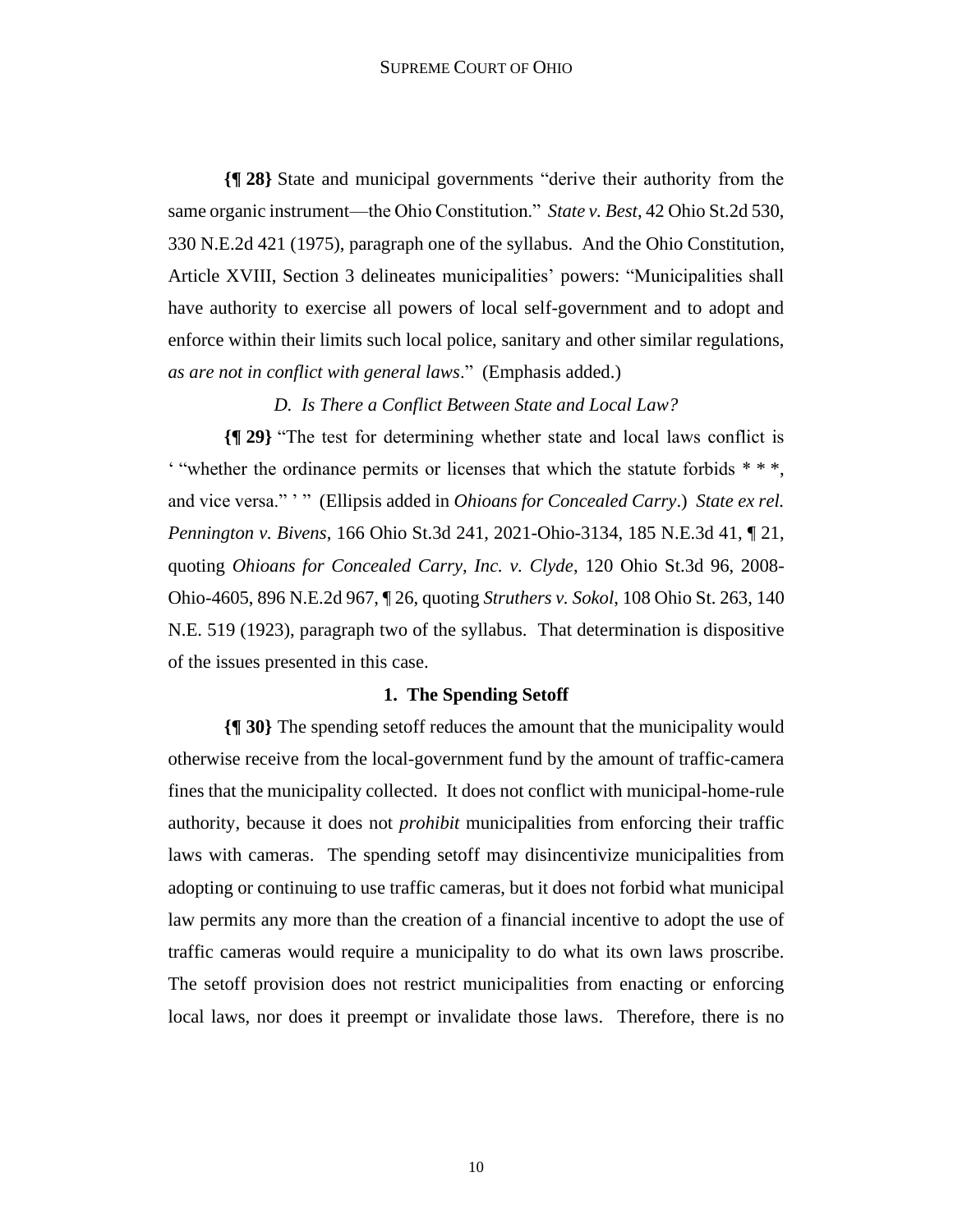conflict between the spending setoff and the municipalities' ordinances adopting the use of cameras to enforce traffic laws.

# **2. The Deposit Requirement**

**{¶ 31}** The deposit requirement makes municipalities pay an advance deposit covering court costs and fees when litigating a citation for a traffic violation based on the use of a camera if the violation did not occur in a school zone. R.C. 4511.099.

**{¶ 32}** Article IV, Sections 1 and 15 of the Ohio Constitution grant the General Assembly the authority to create statutory courts, and we have recognized that "[n]one of the various provisions of article XVIII of the Constitution of Ohio [the Home Rule Amendment] are effective to abridge the sovereignty of the state over municipalities in respect to its courts." *State ex rel. Ramey v. Davis*, 119 Ohio St. 596, 165 N.E. 298 (1929), paragraph two of the syllabus; *accord Behrle v. Beam*, 6 Ohio St.3d 41, 42, 451 N.E.2d 237 (1983).

**{¶ 33}** The General Assembly has granted municipal and county courts exclusive jurisdiction over civil actions for violations of a state traffic law or municipal traffic ordinance, R.C. 1901.18(A)(14), 1907.02(C), and 1901.20(A)(1), and the deposit requirement ensures that municipalities, like other private litigants, will shoulder the burden that their litigation creates. "The power to create a court necessarily includes the power to define its jurisdiction and to provide for its maintenance." *Ramey* at 599. The deposit requirement may make litigating violations based on traffic cameras more expensive for municipalities. Nonetheless, the deposit requirement does not conflict with local law, because it does not *prohibit* municipalities from using cameras to enforce their traffic laws.

**{¶ 34}** Therefore, the deposit requirement does not limit or otherwise infringe upon any municipal authority granted by the Home Rule Amendment.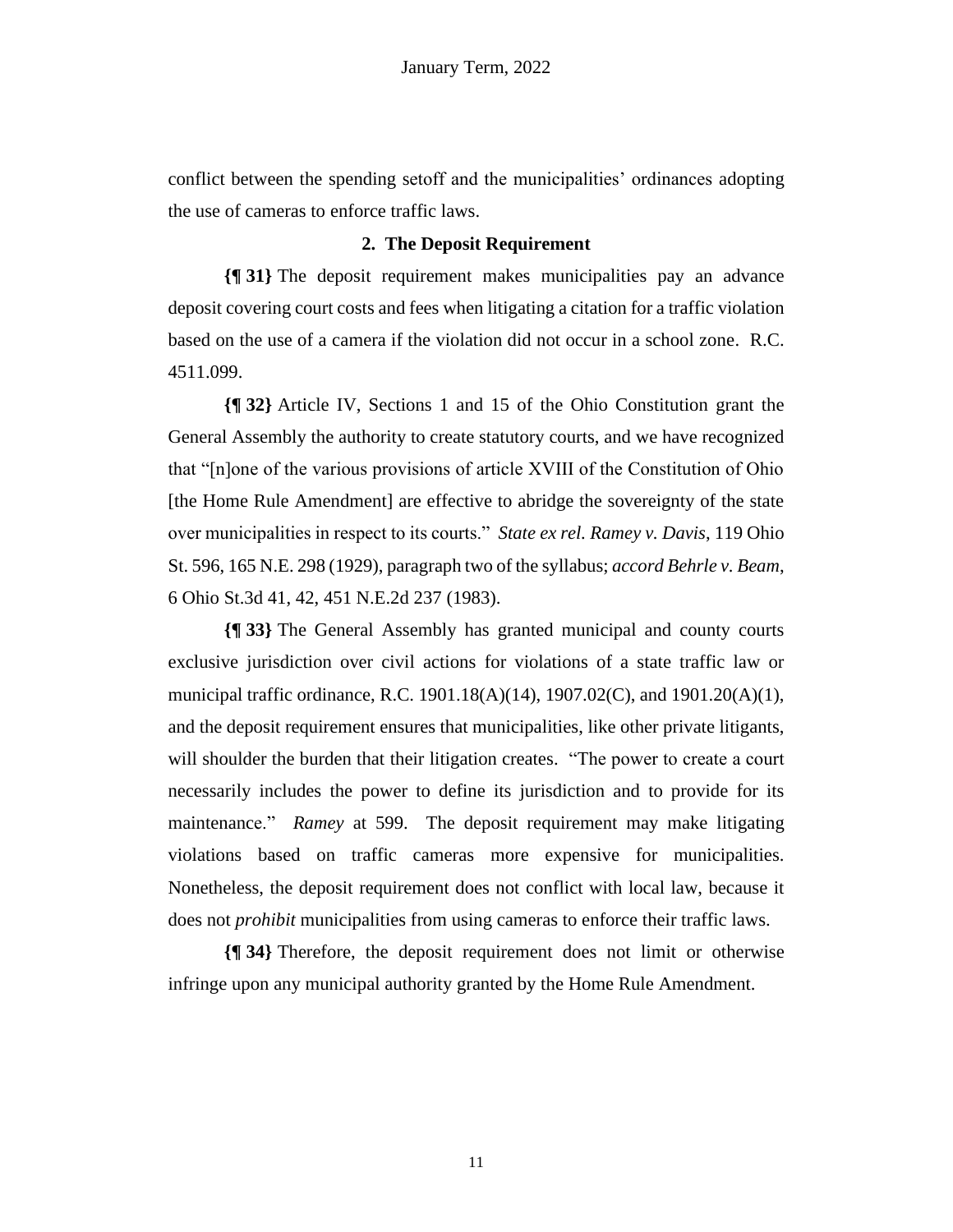## **III. CONCLUSION**

**{¶ 35}** The Ohio Constitution grants the General Assembly the spending power, and the spending setoff enacted by R.C. 5747.502 falls squarely within the authority to establish priorities in deciding the amount of funding to provide for municipalities. The Constitution also places the responsibility for establishing and maintaining state courts on the legislature, and the deposit requirement seeks to do no more than to ensure that municipal and county courts keep pace with the increased number of cases that may be brought to enforce violations arising from the use of traffic cameras. Neither of these statutes intersects with the municipalities' exercise of their home-rule authority to enforce their traffic laws with automated-camera systems. Municipalities remain free in the sphere of local self-government to use traffic cameras, and the General Assembly does not encroach on municipal power by setting its own funding priorities and providing for the maintenance of state courts. Reasonable people may disagree with the policy choices supporting each of these laws, but it is not our role to pass upon either their wisdom or utility, *Erickson v. Morrison*, 165 Ohio St.3d 76, 2021-Ohio-746, 176 N.E.3d 1, ¶ 34.The Home Rule Amendment grants municipalities control over matters of local self-government, but it does not require the General Assembly to pay for it, either directly by appropriation or indirectly through the increased burdens caused by litigating citations based on traffic cameras in the state's courts. Rather, the Ohio Constitution affords the General Assembly discretion in deciding whether to allocate state funds to municipalities and in setting the costs and fees required for commencing actions in state court, and that discretion includes the decisions to reduce a municipality's share of the appropriation to local governments by the amount the municipality collects in traffic-camera fines and to require that municipality to pay its own way in collecting them.

**{¶ 36}** Consequently, the trial court did not err in denying Newburgh Heights' and East Cleveland's requests for preliminary injunctions prohibiting the